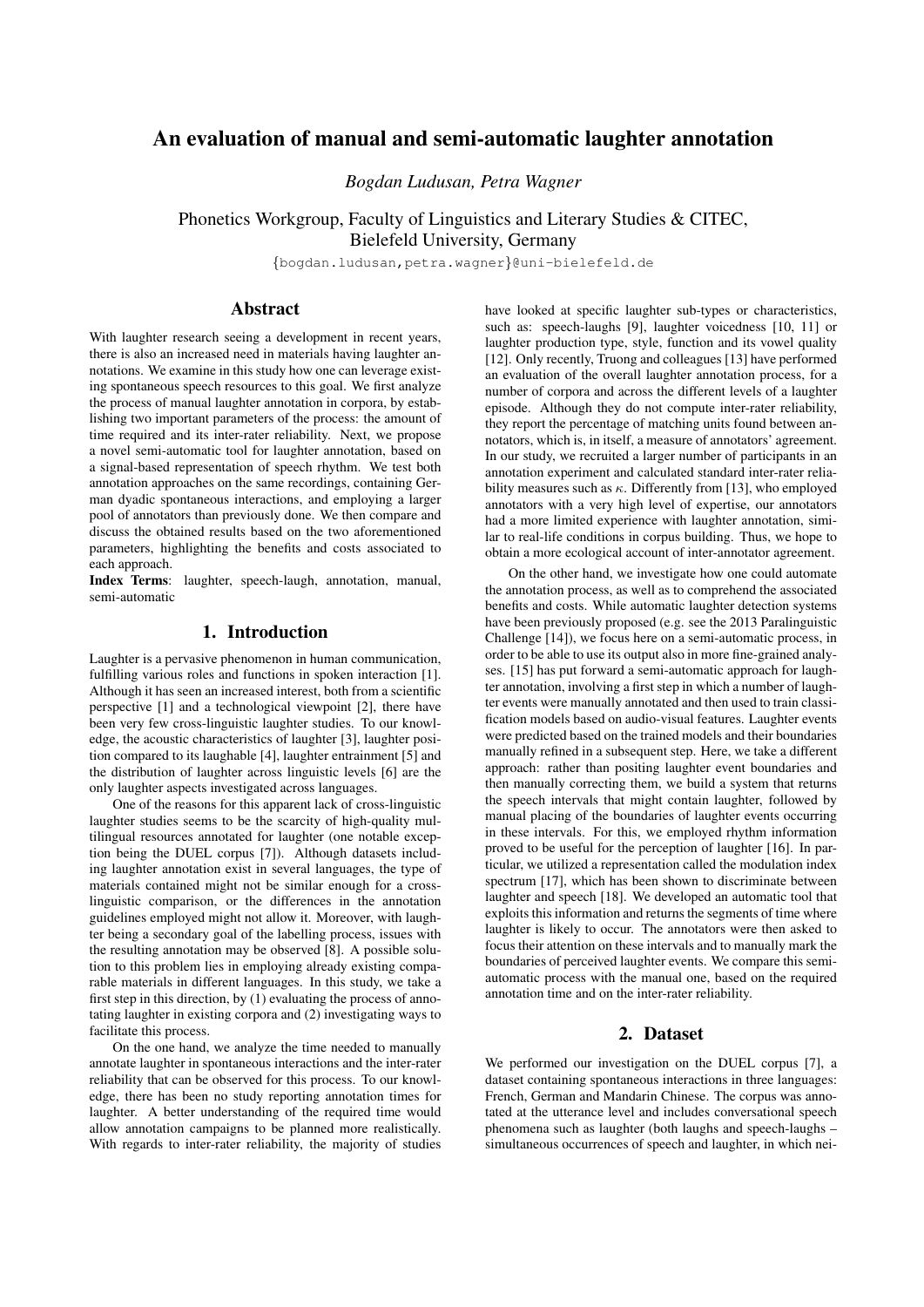ther of the two components is dominant).

We employed German recordings from two scenarios: Dream Apartment and Film Script. In the first one, the participants discussed the design, furnishing and decoration of an apartment they would share. In the second one, the interlocutors were requested to come up with a film script based on an embarrassing moment. For the development of the tool, we used the same materials as in [18], approximately two hours of data, corresponding to the recordings of eight dyads from the Film Script scenario. Seven out of the eight pairs consisted of friends/colleagues (11 females and 5 males). Based on the eight recordings, representations for the speech, laughs and speechlaugh classes were computed. One of the recordings (15 minutes, 2 females) was further used to set a number of parameters employed by the tool for deciding whether laughter is present in the speech signal. The tool was tested on one hour of data, belonging to four pairs of speakers (6 females, 2 males) discussing the Dream Apartment scenario. The pairs were different from those whose data was used for the development of the tool and were chosen because they produced the most laughter among the dyads of that scenario. One of the four recordings (15 minutes) was further employed in the annotation experiment.

# 3. Methods

#### 3.1. Automatic laughter pre-annotation tool

The proposed laughter annotation tool was built on a signalbased description, the modulation index spectrum, shown to be able to capture aspects related to speech rhythm [17]. Moreover, it can reliably discriminate between laughs and speech and between speech-laughs and speech [18]. Here, we employ the same materials as in the aforementioned study, in order to derive a representation that maximizes the difference between the laugh and speech-laugh classes, on the one hand, and the speech class, on the other.

First, we computed the modulation index, as in [18], for each of the three classes of vocalizations (laugh, speech-laugh, speech), by means of the AM\_FM\_Spectra toolbox [19]. The input speech signal was band-pass filtered with a 30-channel gammatone filterbank, each channel being 1 ERB-wide and having their center frequencies equally spaced on the ERB scale. The responses of the filters had their envelopes extracted and were further filtered using a bank of 1/3 octave wide Butterworth bandpass filters. In a last step, the root-mean-square amplitude of each filter output was divided by the mean amplitude of the output of the gammatone filter. To obtain the spectrogramlike description (a 2D matrix), we stacked the output of all 30 channels, having the modulation rate on the horizontal axis, the audio frequency on the vertical axis and the modulation index amplitude as the value of each point.

Next, we took the matrices corresponding to the laugh and speech-laugh classes, computed their average and subtracted the speech class matrix. The resulting *difference matrix*, illustrated in Figure 1, informs the automatic tool which modulation rate/audio frequency points to consider when computing a laughter detection function, by applying a threshold  $(quantir)$ based on its quantile values.

Then, at run time, we computed a detector function based on this information. Since rhythm is a suprasegmental phenomenon, and following the same settings as in [18], we used an analysis frame of 1.5 seconds (s), with a 50 ms overlap. For each analysis frame, we took only the points of its modulation index spectrogram which surpassed the  $quanThr$  parameter value in



Figure 1: *Modulation index spectrogram difference between the average of the laugh and speech-laugh classes, on the one side, and that of the speech class, on the other. The area delimited by a red rectangle represents the points considered for the computation of the detector function, based on the parameter value*  $(quant *equan Thr* = .99) established on the dev set.$ 

the *difference matrix* (see Figure 1). The mean value of these points represents the detector function value for that particular frame. The resulting detector function (for an example, see Figure 2, upper panel) was then smoothed using a sliding window of length  $movWin$  frames, centered on the current sample.

Finally, we determined candidates for intervals containing laughter events by searching for the local maxima of the detector function. The candidates were restricted to those having a minimum peak prominence, compared to the neighbouring valleys, of at least  $minProm$  (cf. Figure 2, middle panel).

We evaluated the goodness of the tool by comparing the output obtained on the test set to the reference laughter annotation supplied with the corpus. This was done by means of standard measures: precision (how many laughter events, out of the total number of events found, were correct), recall (how many events, out of the total number of events in the reference data, were found) and F-score (the harmonic mean of precision and recall). We considered a candidate to be correct if a reference event was found within a 5 s window centered at the time of the local maximum of the detector function (marked as int in Figure 2, lower panel). We decided to consider such a large window around the maximum, as the system is based on a large analysis window (1.5 s) and several consecutive laughter events might be represented by only one peak in the detector function. This decision was also consistent with the second part of the annotation process, in which the annotators had to manually place the boundaries of a laughter event, by listening to a 5 s speech segment centered on each candidate.

The three parameters employed by the algorithm  $(quantir, movWin$  and  $minFrom)$  were determined on a small development set consisting of the recordings of one dyad, by finding the triple that maximized F-score, provided that precision was higher than 0.8. This condition was set in order to obtain an algorithm that retrieves a high number of laughter events, while keeping the number of false positives low. The right compromise between recall and precision had to be found, as a high recall but a low precision would defeat the purpose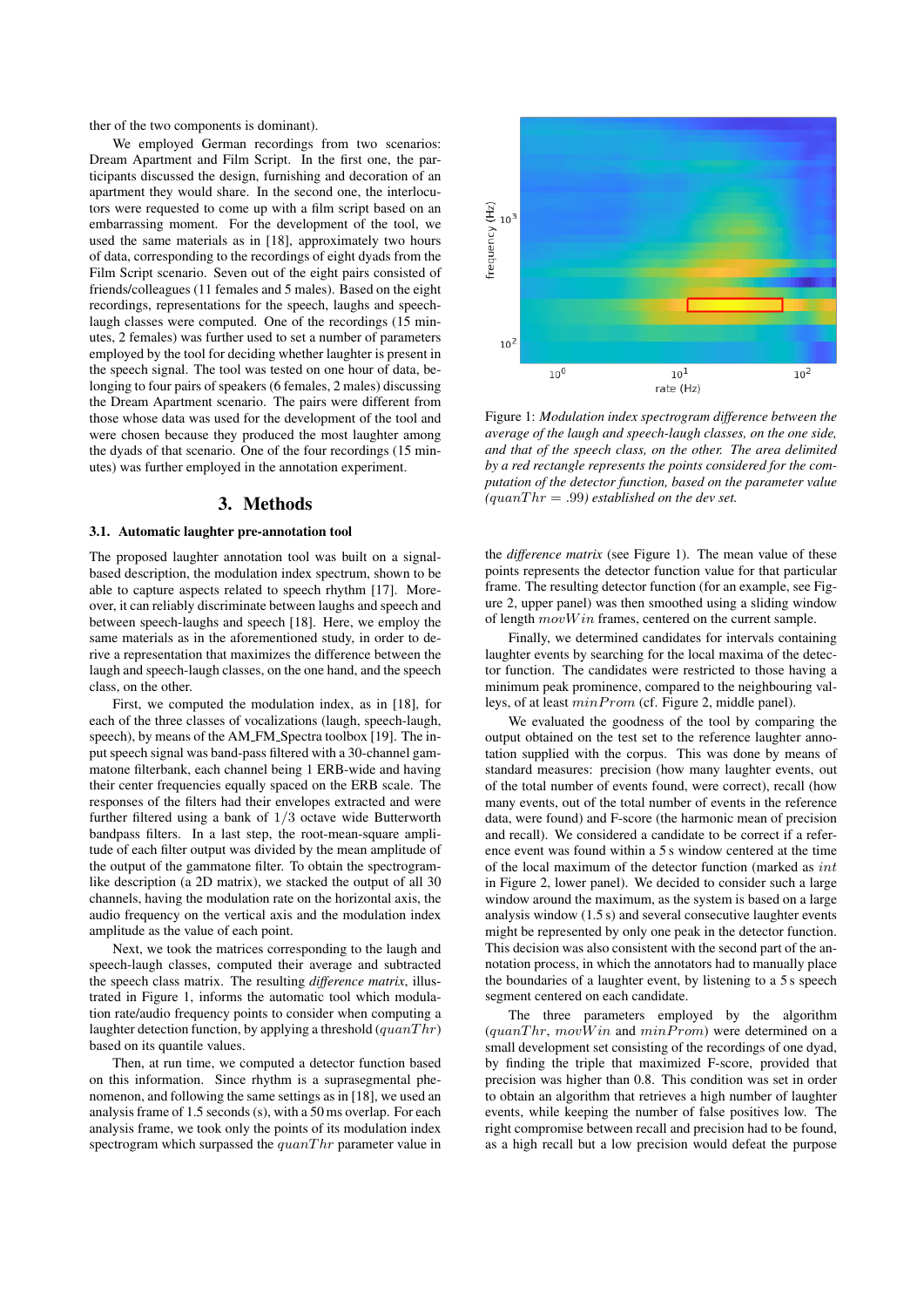

Figure 2: *Steps followed in the automatic tool: upper panel – smooth the detector function with a moving window, middle panel – find laughter event candidates by applying a minimum prominence threshold to the function, and lower panel – return for manual annotation intervals centered on the candidates.*

of the tool, namely reducing the amount of recordings that the annotators would have to listen to in order to label laughter events. Conversely, a very high precision but a low recall, would render the tool useless, as it would flag only a small number of laughter candidates to be checked by the annotators.

Since existing corpora are, in general, annotated for voice activity detection, we also used this information in our tool: no modulation index was computed for the analysis frames which were centered on a frame marked as being silence in the reference transcription. At run time, the frames corresponding to silence were replaced by the median value of the detector function, before the moving average smoothing was applied.

#### 3.2. Laughter annotation experiment

An experiment was set-up in order to evaluate the manual and the semi-automatic annotation processes. Seven phoneticallytrained annotators received the recordings corresponding to one of the dyads discussing the Dream Apartment scenario. The criterion behind the choice of the dyad was the similarity of the per-dyad automatic tool performance to the overall test set results. The recordings were supplied with each speaker (channel) as a separate file, for an easier labelling process in the case of overlapping laughter between the speakers.

The annotators were given a Praat [20] TextGrid file with two tiers, the first tier containing the intervals they were supposed to listen to for the experiment. As the tool employed in the semi-automatic process had knowledge of the stretches of speech/silence in the recordings, we made available this information for both annotation tasks. Thus, for the manual task, the first tier contained the regions of speech in the recording, as in the reference. For the semi-automatic task, the first tier consisted of 5 s long intervals, centered at the points in time corresponding to the candidates returned by the tool. In case two such intervals overlapped (the distance between two laughter candidates was lower than 5 s), they were merged.

The participants were asked to mark the boundaries of the perceived laughter events on the second tier of the TextGrid file. They annotated two types of laughter events: laughs and

Table 1: *Automatic tool performance on the dev set, test set and the recording used for the annotation experiment.*

| Set        | <b>Precision</b> | Recall | <b>F-score</b> |
|------------|------------------|--------|----------------|
| dev        | .807             | .698   | .749           |
| test       | .565             | .891   | .691           |
| experiment | .606             | .891   | .722           |

speech-laughs, by labelling them with the labels L and SL, respectively. They were allowed to take breaks during the experiment, provided that the duration of the break was subtracted from the total duration of the annotation process. All annotators performed both tasks, in order to be able to directly compare results. We balanced the order in which the tasks were done, with three participants carrying out the manual process first, while the remaining four completed the semi-automatic process first. Moreover, to reduce the effect of the first task on the second one, they were performed in different weeks, 5 to 6 days apart.

Each task of the experiment had two outcomes: the time (in minutes) required for the participants to complete it and the TextGrid file containing the laughter event boundaries. The latter was further used to calculate two measures of inter-rater reliability, the overall agreement and the  $\kappa$  measure. The overall agreement was computed as the proportion of annotator-pairs agreeing, out of the total number of annotator-pairs, averaged across all observations. The kappa measure is a reliability metric which normalizes the overall agreement by the probability of chance agreement by the annotators. Here, we chose a freemarginal multirater  $\kappa$  [21] since the performed annotation process has no a-priori number of cases that should be assigned to each category. All inter-rater measures were computed using an online tool [22]. We also determined the number of missed laughter events, defined as being the events found after the manual task, but which no annotator marked as such in the semiautomatic process. For calculating the reliability we considered two annotated events to be corresponding if there was a minimum overlap of 50% between them. Consecutive events with the same label and a pause shorter than 50 ms between them counted as one event.

### 4. Results

The results attained on the development and the test set, using the parameters determined on the dev set  $(quant *Turn* = .99)$ ,  $movWin = 9$  frames and  $minFrom = 0.27$ , are presented in Table 1. We then selected the test recording which had the most similar performance to the overall test set (cf. last line of Table 1) and used it in the annotation experiment.

The time required by the annotators to complete the manual task was, on average, 75 minutes (stdev: 25), while the mean time needed for the semi-automatic task was 52 minutes (stdev: 17). The differences were found significant ( $p = .031$ ) when tested with a Wilcoxon signed-rank test. Per-speaker details are presented in the second column of Table 2, showing the relative decrease in time for the semi-automatic process, compared to the manual one. We observed shorter times for the former process, for all but one of the experiment participants (A3 was slightly faster in the manual task), and an overall time decrease of more than 30%.

Examining the number of laughter events labelled after the two tasks, we noticed, on average, a lower number for the semiautomatic process (78, of which 56 laughs) than for the manual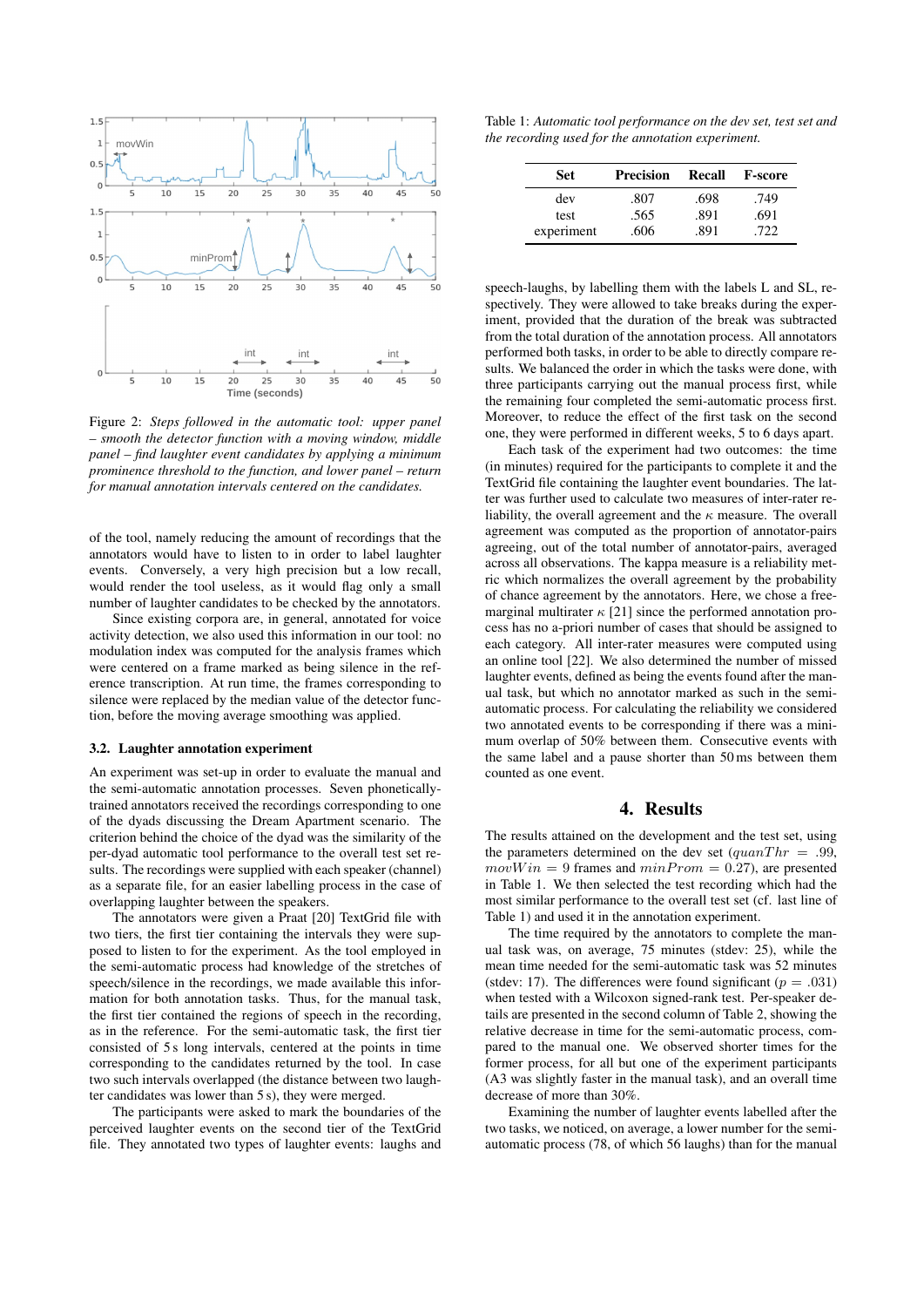Table 2: *Per-speaker performance comparison between the semi-automatic and the manual process: relative decrease in time required and the percentage of missed laughter events.*

|                | Annotator % time decrease | % missed laugh |  |
|----------------|---------------------------|----------------|--|
| A <sub>1</sub> | 21.7                      | 5.6            |  |
| A <sub>2</sub> | 31.1                      | 10.0           |  |
| A <sub>3</sub> | $-3.3$                    | 13.3           |  |
| A <sub>4</sub> | 33.3                      | 15.4           |  |
| A <sub>5</sub> | 57.6                      | 9.3            |  |
| A6             | 43.8                      | 13.4           |  |
| A7             | 7.6                       | 6.4            |  |
| Overall        | 30.1                      | 10.2           |  |

task (87, with 62 laughs), as expected. Evaluating the difference with a Wilcoxon signed-rank test, a significant result was obtained ( $p = .022$ ). The percentage of laughter events labelled in the manual task and not labelled in the semi-automatic one, by experiment participant, is reported in the last column of Table 2. An average of 10.2% of laughter events were missed in the latter task. In order to better understand the functioning of the automatic tool, we performed an analysis of the types of laughter not found in the semi-automatic process. Of the total of seven events, four were in the form of out-breaths, two laughter interjections (one-syllable laughs) and one a one-syllable speech-laugh. We then examined the annotations corresponding to these events from the manual process, observing a much lower  $\kappa$  value for them (.49 [.30,.69]) than for the whole set (.69), indicating a higher ambiguity of these events.

Finally, we illustrate the inter-rater reliability results for the two tasks in Table 3. It shows the  $\kappa$  and agreement measures when we considered only one laughter class (merging laughs and speech-laughs) or two of them (keeping laughs and speechlaughs separate). We ran Wilcoxon rank sum tests to check the statistical significance of the reported agreement differences between the two annotation processes. None of the tests returned a significant result (two laughter classes:  $p = 0.462$ , one class:  $p = 0.653$ . For evaluating the  $\kappa$  measure, we made use of the confidence intervals returned by the tool. According to [23], only an overlap smaller than .5 between confidence intervals would correspond to a p-value indicating statistical significance. The overlap in our case was larger, implying a lack of significant difference also between κ values.

# 5. Discussion and conclusions

The current study aimed at establishing two important parameters for the annotation of laughter in speech corpora, independent of other types of annotations. Employing a 15 minutes dyadic conversation in an experiment with seven participants, we observed that the effort needed to complete the task was, on average, five times larger than the duration of the processed file. Of course, these estimates depend on various speaking style characteristics (e.g. the number of pauses produced or the amount of overlapping speech between the dyad partners), as well as on the extent to which laughter is used in the conversation. Here, about two-thirds of the chosen dialogue contained actual speech, with the rest pauses, which makes it one of the dialogues with the least speech among the considered recordings. The proportion of speech in the dialogue is also lower than results published in other studies (e.g. 72%-80% in [24]),

Table 3: κ *measure, its confidence interval (CI), and overall agreement (agr.) for the manual and semi-automatic tasks. One (L+SL) or two (L,SL) laughter event categories were considered (L – laugh, SL – speech-laugh).*

| # categories | manual          |      | semi-automatic  |      |
|--------------|-----------------|------|-----------------|------|
|              | $\kappa$ [CI]   | agr. | $\kappa$ [CI]   | agr. |
| $1(L+SL)$    | $.79$ [.72,.86] | .897 | $.77$ [.70,.85] | .887 |
| 2(L, SL)     | $.70$ [.64, 76] | .798 | $.66$ [.59, 73] | .771 |

suggesting that our average annotation time could be towards the lower bound of the process. With respect to the number of laughter events, the selected dyad produced more laughter occurrences than the average dyad in the Dream Apartment scenario. Their mean of 21.7 laughter events per 10 minutes is higher than the 5.8 rate given by [25], but similar to that observed in other parts of the DUEL corpus [26]. This implies, instead, a higher annotation effort than one could expect for an average dyadic interaction.

We obtained good inter-rater reliability when discriminating laughter events from speech and a slightly worse estimate when a three-way discrimination (laughter events split into laughs and speech-laughs) was considered. Hough and colleagues [9] have previously reported a  $\kappa$  measure of .91 for speech-laughs, on a recording from the Dream Apartment scenario. Our  $\kappa$  value for one laughter category, .79, is lower, but it includes both speech-laugh and laughs, thus also potentially more confounding sources. The level of granularity of our analysis is similar to the bout level of [13], and our overall two laughter classes agreement (.798), falls within the range of "% matched units" they obtained for various conversational corpora (between .63 and .8). This suggests that similar annotation reliability levels can be reached by both experts (as in [13]) and non-experts (as most participants here). We believe that the use of clear annotations schemes for laughter, like the one proposed in [13], would increase the reliability of the process.

The proposed semi-automatic tool produced promising results. Using a signal-based method to pre-select regions where laughter may occur decreased the annotation time by almost a third compared to the manual process. This represents an effort of 3.5 times the length of the considered recording and has a similar rater reliability to the manual task. The observed effect cannot be due to the order in which the annotators performed the tasks as it was balanced (if anything, a manual process advantage should have been seen, as we had four annotators carrying out this task last). We are, thus, confident that these results can be replicated on other datasets. The decrease in work time came at a cost though, a reduction of about a tenth in the number of retrieved laughter events. However, all the missed events were short (only one laughter syllable) and they also featured weak agreements in the manual task. With current automatic detection systems mainly focusing on "prototypical" laughter, their reliability for discovering less common event types remains an open question. Further work would be needed to develop methods able to identify a wider range of laughter types.

### 6. Acknowledgements

This work was supported by the European Union's Horizon 2020 research and innovation programme under the Marie Sklodowska-Curie grant agreement no. 799022. The authors would like to thank the annotators for their help.